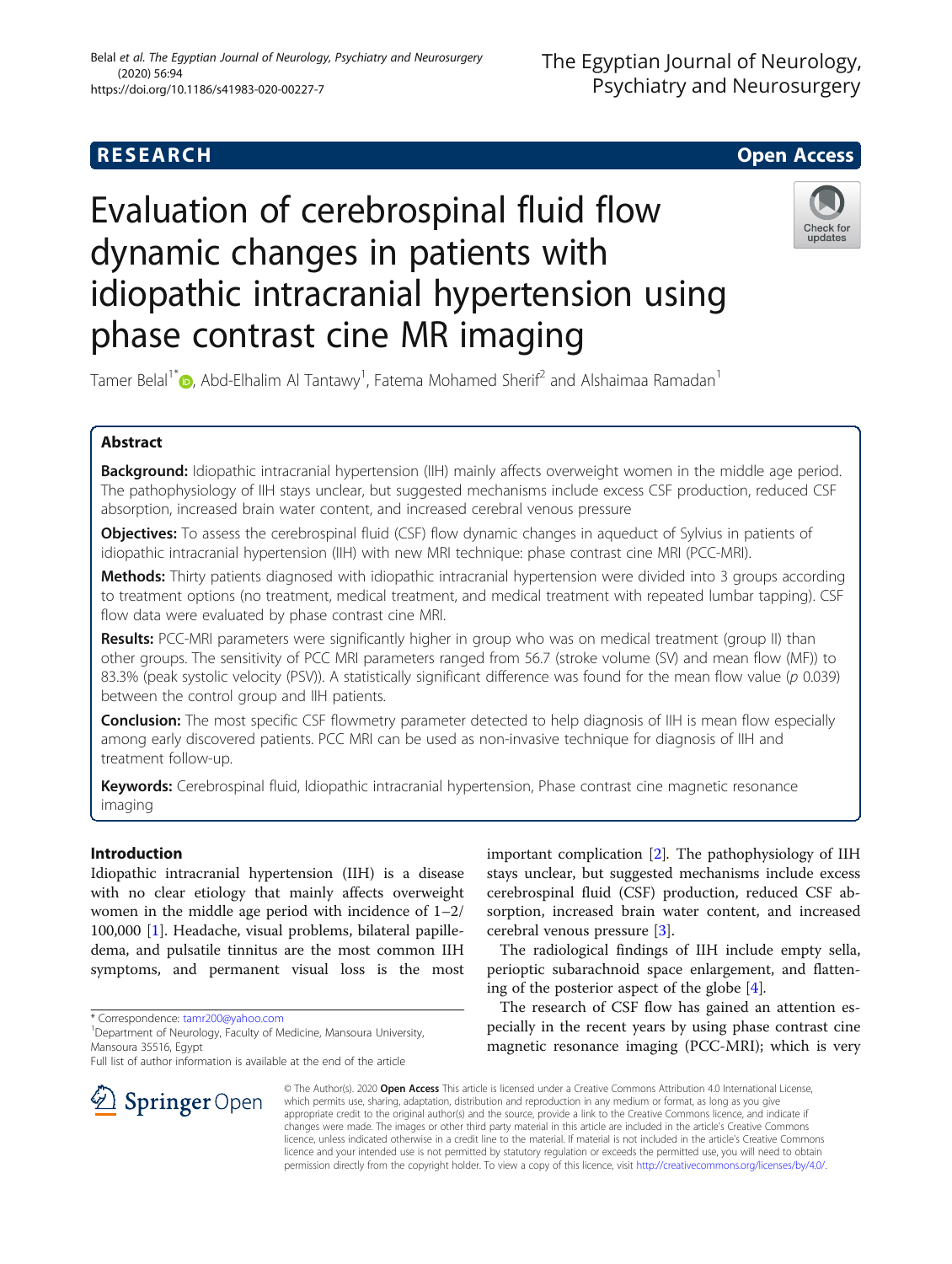sensitive even for very slow flows. PCC-MRI makes it possible to show the CSF flow depending on anatomical structures and phase sensitive methods and allows for quantitative assessment of the flow. Related studies have focused on structures such as aqueduct of Sylvius, where the flow is the most regular, as well as the ventricular system and subarachnoid spaces [\[5,](#page-4-0) [6\]](#page-4-0).

It is important to make a good assessment whether the abnormalities seen using PCC-MRI for changes in CSF flow dynamic parameters were due to the disease itself or secondary to medications or repeated spinal tapping  $[6]$  $[6]$ .

### Aim of the work

To evaluate CSF flow dynamic changes in aqueduct of Sylvius among patients with idiopathic intracranial hypertension (IIH) using novel MRI tool, phase contrast cine MRI (PCC-MRI), and how it can help as a diagnostic tool.

### Methods

A case control study was conducted on 30 patients confirmed to have IIH according to the modified Dandy criteria [[7\]](#page-4-0) at the Neurology Department. These patients were either first discovered to have IIH or in a regular follow-up at our outpatients' clinic. All are females with age range from 18 to 42 years. Ten patients were already on medical treatment only (group II), ten cases were on medical treatment and frequent lumbar tapping (group III) with regular follow-up at our outpatient clinic for 2 consecutive years, and other ten cases were diagnosed with IIH recently but had not yet started any medications (group I). Ten healthy female subjects were subjected to our study as a control with age range from 23 to 41 years (group IV). All patients underwent detailed history, full neurological examination, fundus examination, measurement of CSF opening pressure by lumbar puncture, neuro-imaging, and other laboratory findings. The study received approval from the Institutional Review Board, Faculty of Medicine, with code number MS/17.07.13. Informed consents were obtained from all participants in the study.

We recruited patients with IIH according to diagnostic criteria for pseudotumor cerebri syndrome [\[8](#page-4-0)]: (1) papilloedema, (2) normal neurologic examination except for cranial nerve abnormalities, (3) neuroimaging: normal brain parenchyma without evidence of hydrocephalus, mass, or structural lesion and no abnormal meningeal enhancement and magnetic resonance venography for others, (4) normal CSF composition, (5) elevated lumbar puncture opening pressure ( $> 250$  mm  $H<sub>2</sub>O$ ).

Those patients who had abnormal magnetic resonance imaging (MRI) findings of space-occupying lesions, hydrocephalus, meningitis, or subarachnoid hemorrhage were excluded from this study. Also, those who had normal CSF pressure or had disc edema from other causes as ischemic optic neuropathy and diabetic papillopathy were excluded from the study. Finally, patients who had contraindication for MRI were excluded from the study such as: presence of cardiac pacemaker or those who had electrically or magnetically activated implants (cochlear implants).

The study was conducted on a 1.5-T MRI scanner (Ingenia, Philips Healthcare 1.5 T S E) using a circular polarized head coil. CSF flow dynamic quantitative study was performed using high-resolution axial phase-contrast protocol with imaging phase perpendicular to cerebral aqueduct. A cine acquisition with sensitivity to velocity in the section-select direction was obtained. The direction of flow encoding was caudocranial. The acquired raw data were interpolated to produce 16 frames equally spaced in the cardiac cycle by means of an MRI-compatible peripheral pulse transducer applied to the subject's finger with retrospective cardiac gating that means MR data are acquired continuously (not in response to a particular cardiorespiratory "trigger" event).

After the data acquisition, all images were transferred to the workstation equipment with the Q flow software that permits quantification of flow-related physiologic data like CSF. A region of interest was drawn manually to include all pixels that reflected the CSF flow signals of the aqueduct on the phase images after magnification of the images to clarify the aqueduct, after that the CSF flow parameters were automatically extracted.

Firstly, the images were analyzed qualitatively using midsagittal phase and magnitude images which revealed aqueductal CSF flow in both systole and diastole; caudal flow in systole was represented as hyperintense signal, while the diastolic flow (cranial flow) was represented as hypointense signal; the change of flow in the aqueduct during systole and diastole ruled out the presence of aqueductal obstruction [[9\]](#page-4-0).

For quantitative assessment, peak systolic and diastolic velocities were extracted from the mean velocity time curve. CSF flow dynamics were analyzed in terms of peak diastolic velocity (PDV) in centimeter per second, peak systolic velocity (PSV) in centimeter per second, and aqueductal area. Aqueductal stroke volume was calculated by summation of forward and backward flow, multiplied by duration of CSF flow. The mean flow (MF) was calculated by multiplying the mean velocity in centimeter per second by the aqueductal area in square centimeters where the mean velocity was automatically determined from the mean value of the measured velocities of each cardiac cycle [\[10\]](#page-4-0).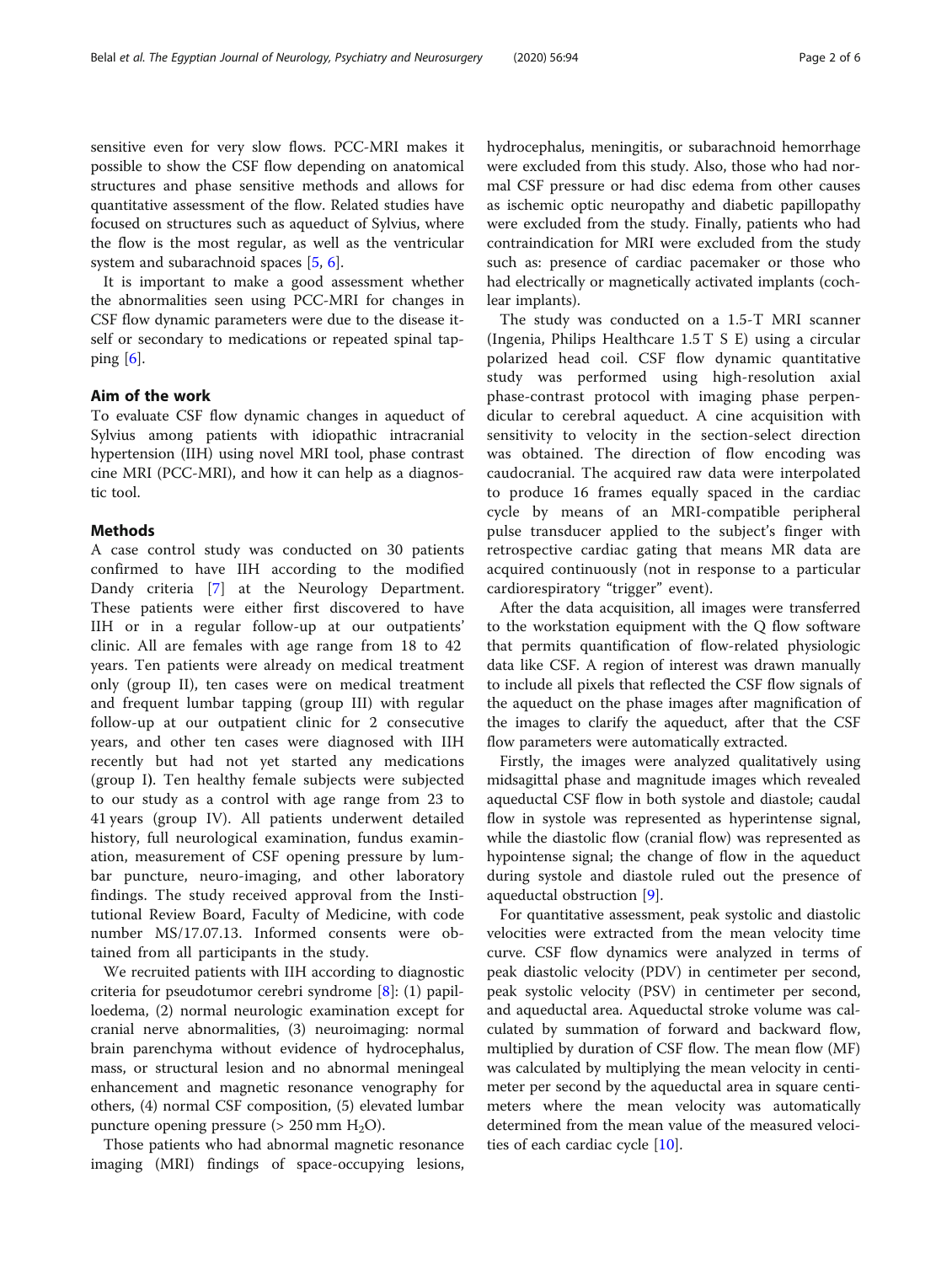#### Statistical analysis

Data were fed to the computer and analyzed using IBM Statistical Package for Social Sciences (SPSS) software package version 22.0 [[11\]](#page-4-0). Qualitative data were described as numbers and percentages using Chi-square test and Monte Carlo test. Quantitative data were described using mean ± standard deviation (SD) for parametric data using Student's  $t$  test and one way analysis of variance (ANOVA) test. Significance of the obtained results was judged at the (0.05) level. The accuracy of a test to discriminate diseased cases from non-diseased cases is evaluated using receiver operating characteristic (ROC) curve analysis. Sensitivity and specificity were detected from the curve; positive predictive value (PPV), negative predictive value (NPV), and accuracy were calculated through cross tabulation.

#### Results

Patients were classified in this study into 4 groups: group I, first discovered (naïve) IIH patients (10 patients), group II, known IIH patients on medical treatment (10 patients), group III, known IIH patients on medical treatment and frequent lumbar tapping (10 patients). Ten healthy controls matched with the age and sex were included and considered as group IV. All patients were females with overall age ranged from 18 to 42 years. There were no significant group differences in age  $(p)$ value =  $0.41$ ) and body mass index (*p* value =  $0.09$ ) (Table 1).

PCC-MRI parameters including mean aqueductal area, peak systolic velocity (PSV), peak diastolic velocity (PDV), the mean flow (MF), and the stroke volume (SV) were assessed.

There was statistically significant difference between group II (on medical treatment) and the control group regarding the PDV and between all studied groups regarding the mean flow. The MF was significantly higher in group I than other groups. The PSV, PDV, and SV were significantly higher in group who was on medical treatment (group II) than other groups (Table [2](#page-3-0)).

For measuring the sensitivity and specificity of each PCC-MRI parameters and opening CSF pressure using ROC curve, opening pressure had the highest sensitivity (92.6%) and specificity (100%) with accuracy reaching 94.6% when the AUC (area under the curve) was excellent (= 1) and cutoff point for it was  $\geq 26$  cm H<sub>2</sub>O. The AUC values for other PCC-MRI parameters (PSV, PDV, MF, SV, and aqueduct area) were poor with lower sensitivity and specificity values and lower accuracy as shown in Table [3.](#page-3-0)

After adjusting confounding factors using logistic regression analysis, we found that SV and aqueductal area are independent predictors of MF among studied cases Table [4.](#page-4-0)

#### **Discussion**

PCC-MRI CSF flow study has gained interest over the last 2 decades. Previous studies used PCC-MRI for assessment of CSF dynamic in different disorders other than IIH, especially normal pressure hydrocephalus (NPH), Arnold-Chiari malformations, and sometimes multiple sclerosis [[12](#page-4-0)]. According to our knowledge, very few studies were concerned with the assessment of CSF flow dynamics in patients with IIH [\[13](#page-5-0)].

Akay and his colleagues compared the PCC-MRI parameters of the patients recently diagnosed with IIH and those who were untreated with those improved on medical treatment protocols using the following parameters (aqueductal area, mean rate, peak rate, mean flow) [\[12](#page-4-0)]. If the mean rate and flow was used as a comparison between patients with IIH and controls, significant difference was noted. This difference was secondary to a striking reduction in the mean rate and flow values in the patients who improved after medical treatment in comparison to both the healthy subjects and the newly diagnosed patients. Also, the same differences were noted in untreated group as higher rates were noted.

In our study, there was statistically significant difference between the group on medical treatment and the control group regarding the PDV and between all studied groups regarding the mean flow. The MF was significantly higher in the 1st discovered group than other groups. The PSV, PDV, and SV were significantly higher in the group who was on medical treatment than other groups. This difference was attributed to a marked reduction in the mean rate and flow values in the patient group with improved symptoms after treatment compared to both the control group and the recently diagnosed untreated group.

PSV has higher sensitivity (= 83.3%) than other CSF flowmetry parameters with accuracy  $(= 77.5\%)$ . On the other hand, MF has higher specificity  $(= 80%)$  than other CSF flowmetry parameters with accuracy (62.5%). MF has strong positive correlation with SV ( $p = < 0.001$ ) and

Table 1 Age and BMI of control group and studied cases

| <b>Variables</b>                       |                 |                  | Ш                |                | Test of significance | P value    |
|----------------------------------------|-----------------|------------------|------------------|----------------|----------------------|------------|
| Age/years mean $\pm$ SD                | $28.9 \pm 7.23$ | $33.1 \pm 7.17$  | $30.10 + 4.51$   | $3260 + 611$   | $F = 0.99$           | $P = 0.41$ |
| BMI (Kg/m <sup>2</sup> ) mean $\pm$ SD | $32.0 \pm 4.08$ | $32.85 \pm 6.25$ | $30.91 \pm 3.16$ | $27.60 + 4.99$ | $F = 2.33$           | $P = 0.09$ |

BMI body mass index, Sex all are females, SD standard deviation, Groups: I first discovered IIH patients, II on medical treatment, III on frequent lumbar tapping, IV control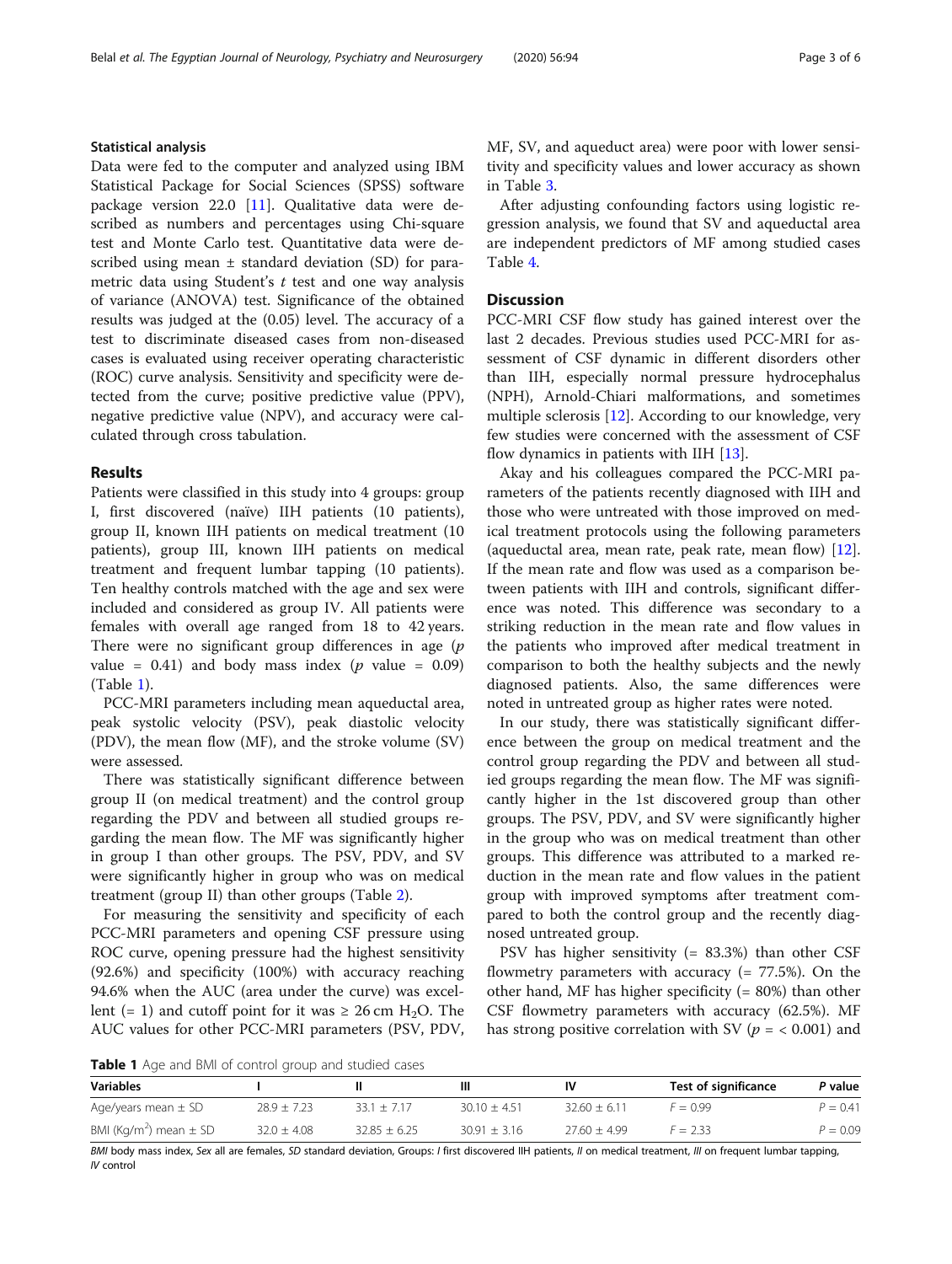| <b>CSF flowmetry</b> | IV                |                   | $\mathbf{H}$          | Ш                           | Test of significance | P value                                                    |
|----------------------|-------------------|-------------------|-----------------------|-----------------------------|----------------------|------------------------------------------------------------|
|                      | $N = 10$          | $N = 10$          | $N = 10$              | $N = 10$                    |                      |                                                            |
| PSV                  | $3.0 \pm 0.85$    | $3.47 \pm 1.09$   | $4.40 \pm 2.14$       | $3.30 \pm 1.2$              | $F = 1.83$           | $P = 0.16$<br>$p1 = 0.29$<br>$p2 = 0.07$<br>$p3 = 0.53$    |
| PDV                  | $2.45 \pm 0.85$   | $2.86 \pm 1.62$   | $3.48 \pm 1.1$        | $2.63 \pm 0.96$             | $F = 1.47$           | $P = 0.24$<br>$p1 = 0.48$<br>$p2 = 0.03*$<br>$p3 = 0.44$   |
| <b>SV</b>            | $23.30 \pm 7.57$  | $27.05 \pm 13.51$ | $29.65 \pm 9.26$      | $24.35 \pm 12.9$            | $F = 0.68$           | $P = 0.57$<br>$p1 = 0.44$<br>$p2 = 0.11$<br>$p3 = 0.81$    |
| Aqueductal area      | $0.041 \pm 0.01$  | $0.044 \pm 0.02$  | $0.042 \pm 0.01$      | $0.037 \pm 0.01$            | $F = 0.25$           | $P = 0.86$<br>$p1 = 0.75$<br>$p2 = 0.98$<br>$p3 = 0.56$    |
| MF                   | $0.11 \pm 0.03^B$ | $1.28 \pm 0.04$   | $0.16 \pm 0.047^{AB}$ | $0.096 \pm 0.06^{\text{A}}$ | $F = 3.10$           | $P = 0.039*$<br>$p1 = 0.31$<br>$p2 = 0.02*$<br>$p3 = 0.55$ |

<span id="page-3-0"></span>Table 2 Parameters of CSF flowmetry between cases and control group

All parameters described as mean  $\pm$  SD. Similar superscripted letters in same row denote significant difference between groups

\*Statistically significant. PSV peak systolic velocity (cm/s), PDV peak diastolic velocity (cm/s), SV stroke volume (ml/min), aqueductal area (cm<sup>2</sup>), MF mean flow (cm<sup>3</sup>/s), p1 difference between control and first discovered groups, p2 difference between control and on medical treatment groups, p3 difference between control and on frequent lumber tapping groups

moderate positive correlation with PSV  $(P = 0.001)$ , PDV ( $P = 0.001$ ), and aqueductal area ( $P = 0.005$ ). Furthermore, SV and aqueductal area are statistically significant predictors of MF among studied cases ( $P < 0.05$ ) as 67% of MF can be predicted by SV and area. Yet, after all these finding, opening CSF pressure by lumbar tapping still had the highest sensitivity (92.6%) and specificity (100%) with accuracy reaching 94.6%. The low rate and flow passing through the aqueduct in the patient group may be related to low CSF production following medical treatment.

Bradley and his research group on normal pressure hydrocephalus (NPH) also mentioned that the increased CSF stroke volume is a more important predictor of shunt response than the increased CSF flow void sign, so he found that SV was useful in selecting patients who will actually benefit from shunting as the sensitivity of the aqueductal stroke volume criteria was 80% and the specificity was 100% [\[14\]](#page-5-0). Moreover, [Qvarlander](https://www.ncbi.nlm.nih.gov/pubmed/?term=Qvarlander%20S%5BAuthor%5D&cauthor=true&cauthor_uid=27388230) and his colleagues found that mean flow in aqueduct is a more important parameter in CSF dynamic, and this may reflect altered CSF distributions among third and fourth ventricles [\[15\]](#page-5-0). But in our study on IIH patients, we found that SV has low sensitivity (56.7%), specificity (50%), and accuracy (55%) than other parameters.

The limitations to our study included that it was a cross-sectional study, and longitudinal study needs to be performed with larger number of patients. Also, followup of CSF dynamics after specific interventions like shunt insertion should be obtained. In this study we

|  |  |  |  | Table 3 Validity of CSF flowmetry and opening pressure in differentiating cases and control |
|--|--|--|--|---------------------------------------------------------------------------------------------|
|  |  |  |  |                                                                                             |

| <b>Test result</b> | <b>AUC</b> | 95% confidence interval |             | Cutoff        | Sensitivity | <b>Specificity</b> | <b>PPV</b> | <b>NPV</b> | Accuracy |
|--------------------|------------|-------------------------|-------------|---------------|-------------|--------------------|------------|------------|----------|
| variable(s)        |            | Lower bound             | Upper bound | point         |             |                    |            |            |          |
| <b>PSV</b>         | 0.628      | .422                    | .833        | $\geq 2.65$   | 83.3%       | 60.0%              | 86.2%      | 54.5%      | 77.5%    |
| PDV                | 0.628      | .431                    | .825        | $\geq 2.15$   | 76.7%       | 50.0%              | 82.1       | 41.7       | 70.0%    |
| <b>SV</b>          | 0.543      | 347                     | .738        | $\geq$ 24.25  | 56.7%       | 50.0%              | 77.3%      | 27.8%      | 55%      |
| MF                 | 0.583      | .397                    | .769        | $\geq 0.1188$ | 56.7%       | 80.0%              | 69.5%      | 38.1%      | 62.5%    |
| Area               | 0.568      | .365                    | .772        | $\leq 0.043$  | 70.0%       | 50.0%              | 80.8%      | 35.7%      | 65%      |
| Opening pressure   | 1.000      | 1.000                   | 000.1       | $\geq 26.0$   | 92.6%       | 100.0%             | 100%       | 83.3%      | 94.6%    |

AUC area under the curve, NPV negative predictive value, PPV positive predictive value, PSV peak systolic velocity (cm/s), PDV peak diastolic velocity (cm/s), SV stroke volume (ml/min), aqueductal area (cm<sup>2</sup>), MF mean flow (cm<sup>3</sup>/s)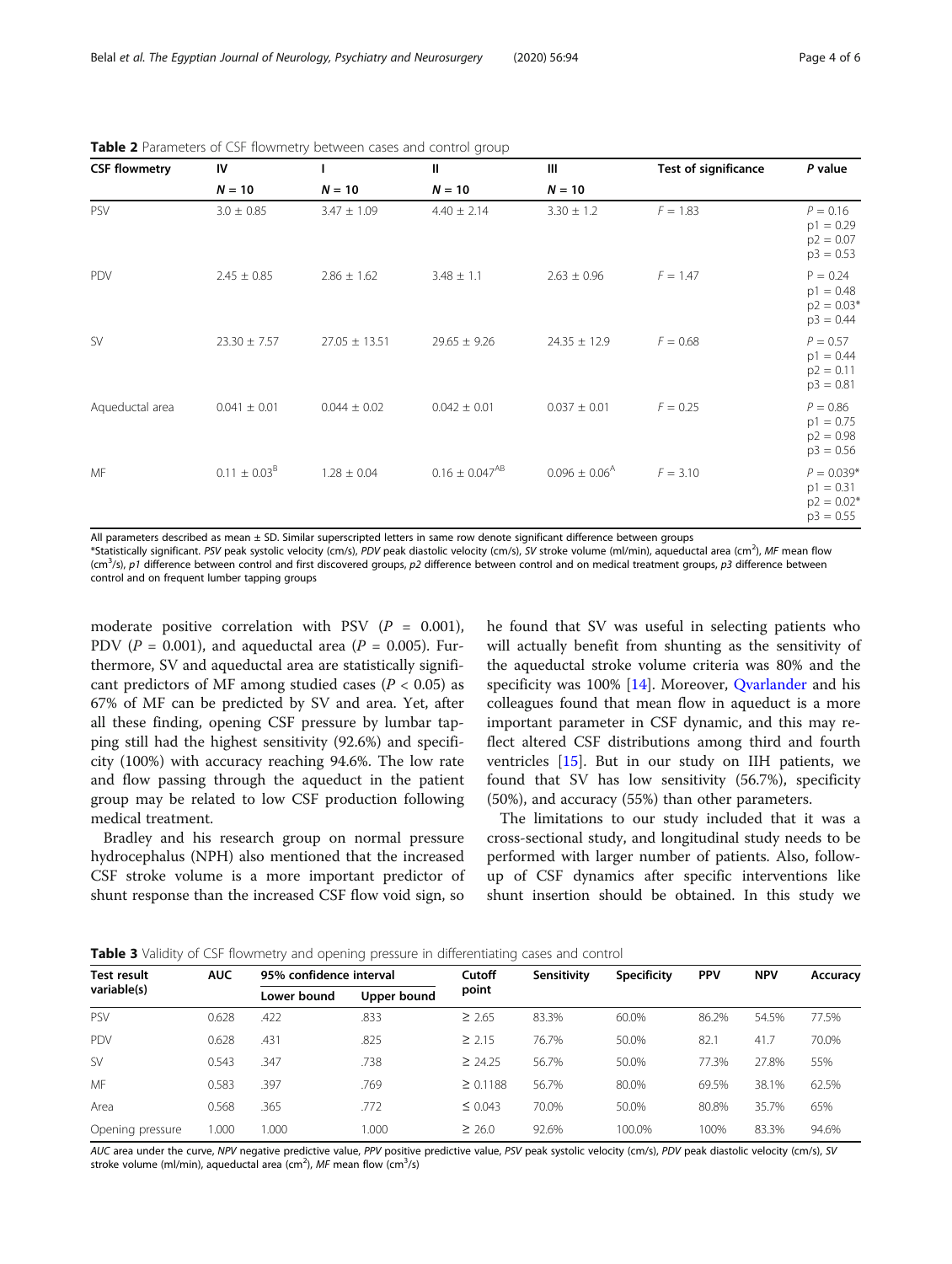| Model |                                        |         | Unstandardized coefficients | <b>Standardized coefficients</b> |          | P     |
|-------|----------------------------------------|---------|-----------------------------|----------------------------------|----------|-------|
|       |                                        | В       | <b>Standard error</b>       | <b>Beta</b>                      |          |       |
|       | (Constant)                             | $-.035$ | .029                        |                                  | $-1.207$ | 0.239 |
|       | PSV                                    | .010    | .005                        | .294                             | 1.962    | 0.061 |
|       | PDV                                    | .007    | .007                        | .167                             | 1.041    | 0.308 |
|       | <b>SV</b>                              | .002    | .001                        | .437                             | 2.672    | 0.013 |
|       | Area                                   | 1.162   | .449                        | .380                             | 2.591    | 0.016 |
|       | $F = 12.9, P < 0.001*$<br>$R^2 = 0.67$ |         |                             |                                  |          |       |

<span id="page-4-0"></span>Table 4 Linear regression for prediction of MF among studied cases

PSV peak systolic velocity (cm/s), PDV peak diastolic velocity (cm/s), SV stroke volume (ml/min), aqueductal area (cm<sup>2</sup>)

concentrate on monitor CSF flow dynamics changes with attempt to consider it as dependable noninvasive diagnostic tool for IIH patients.

### Conclusion

PCC-MRI is a non-invasive method used to study CSF flow dynamics in IIH. The most specific CSF flowmetry parameter to diagnose IIH is mean flow (MF), and it was significantly higher in first discovered IIH group than other IIH groups. So we concluded that PCC-MRI can be used as non-invasive technique for diagnosis of IIH. Also, the PCC-MRI may be used as noninvasive tool to follow-up the patient response to treatment. A further study on large scale of patients with different demographic parameters should be done.

#### Abbreviations

IIH: Idiopathic intracranial hypertension; MF: Mean flow; PCC-MRI: Phase contrast cine MRI; NPH: Normal pressure hydrocephalus; CSF: Cerebrospinal fluid; BMI: Body mass index; SD: Standard deviation; PSV: Peak systolic velocity; PDV: Peak diastolic velocity

#### Acknowledgements

The authors acknowledge subjects for their participation and cooperation in this study.

#### Authors' contributions

A.R. contributed in collecting data and diagnosing cases and writing the manuscript. T.B. regularly revised the sample collection, diagnosis, analyzed the results and prepared the manuscript in its full presentation. A.A. supervised the final work and revised the study outcomes. F.S. author was involved in MRI studies and diagnosing radiological images. All authors have read and approved the final manuscript.

#### Funding

There is no source of funding for the research. This study was this research was supported by the Department of Neurology, Faculty of Medicine, at Mansoura University as regard patient admission if they were in need for that.

#### Availability of data and materials

The datasets generated and or analyzed during the current study are not publicly available due to current Mansoura University regulations and Egyptian legislation but are available from the corresponding author on reasonable request and after institutional approval.

#### Competing interest

All authors declare that they have no conflict of interest.

#### Ethics approval and consent to participate

All procedures performed in studies involving human participants were in accordance with the ethical standards of the institutional research committee and with the 1964 Helsinki declaration and its later amendments or comparable ethical standards. The study was accepted by IRB, Faculty of Medicine, Mansoura University, under the code number of MS∕17.07.13 on Aug. 8, 2017.

An informed written consent was taken from each participant involved in this study prior to the conduct of any study-related activities. All data obtained from participants were confidential and were not used outside the study. The patients had the rights to withdraw from the study at any time without giving any reason.

We agree to publish in the EJNPN, and the research is only applied here.

#### Consent for publication

Not applicable

#### Author details

<sup>1</sup> Department of Neurology, Faculty of Medicine, Mansoura University, Mansoura 35516, Egypt. <sup>2</sup>Department of Diagnostic Radiology, Mansoura University, Mansoura, Egypt.

#### Received: 19 December 2019 Accepted: 9 September 2020 Published online: 18 September 2020

#### References

- 1. Kosmorsky GS. Idiopathic intracranial hypertension: pseudotumor cerebri. Headache. 2014;54(2):389–93.
- 2. Mollan SP, Ali F, Hassan-Smith G, Botfield H, Friedman DI, Sinclair AJ. Evolving evidence in adult idiopathic intracranial hypertension: pathophysiology and management. J Neurol Neurosurg Psychiatry. 2016; 87(9):982–92.
- 3. St MI, Iencean AS, Tascu A. Pseudotumour cerebri idiopathic intracranial hypertension and vascular intracranial hypertension. Rom J Neurosurg. 2015; 29(4):397–409.
- 4. Rogers DL. A review of pediatric idiopathic intracranial hypertension. Pediatr Clin N Am. 2014;61(3):579–90.
- 5. Fin L, Grebe R. Three dimensional modeling of the cerebrospinal fluid dynamics and brain interactions in the aqueduct of Sylvius. Comput Methods Biomech Biomed Engin. 2003;6(3):163–70.
- 6. Chikly B, Quaghebeur J. Reassessing cerebrospinal fluid (CSF) hydrodynamics: a literature review presenting a novel hypothesis for CSF physiology. J Bodyw Mov Ther. 2013;17(3):344–54.
- 7. Wall M. Idiopathic intracranial hypertension. Neurol Clin. 2010;28(3):593–617.
- 8. Smith J. Whence pseudotumor cerebri? J Clin Neuro Ophthalmol. 1985;5(1):55.
- 9. Lindstrøm EK, Ringstad G, Mardal K-A, Eide PK. Cerebrospinal fluid volumetric net flow rate and direction in idiopathic normal pressure hydrocephalus. Neuroimage Clin. 2018;20:731–41.
- 10. Bulat M, Klarica M. Recent insights into a new hydrodynamics of the cerebrospinal fluid. Brain Res Rev. 2011;65(2):99–112.
- 11. Corp I. IBM SPSS statistics for windows, version 22.0. IBM Corp.: Armonk, NY; 2013.
- 12. Akay R, Kamisli O, Kahraman A, Oner S, Tecellioglu M. Evaluation of aqueductal CSF flow dynamics with phase contrast cine MR imaging in